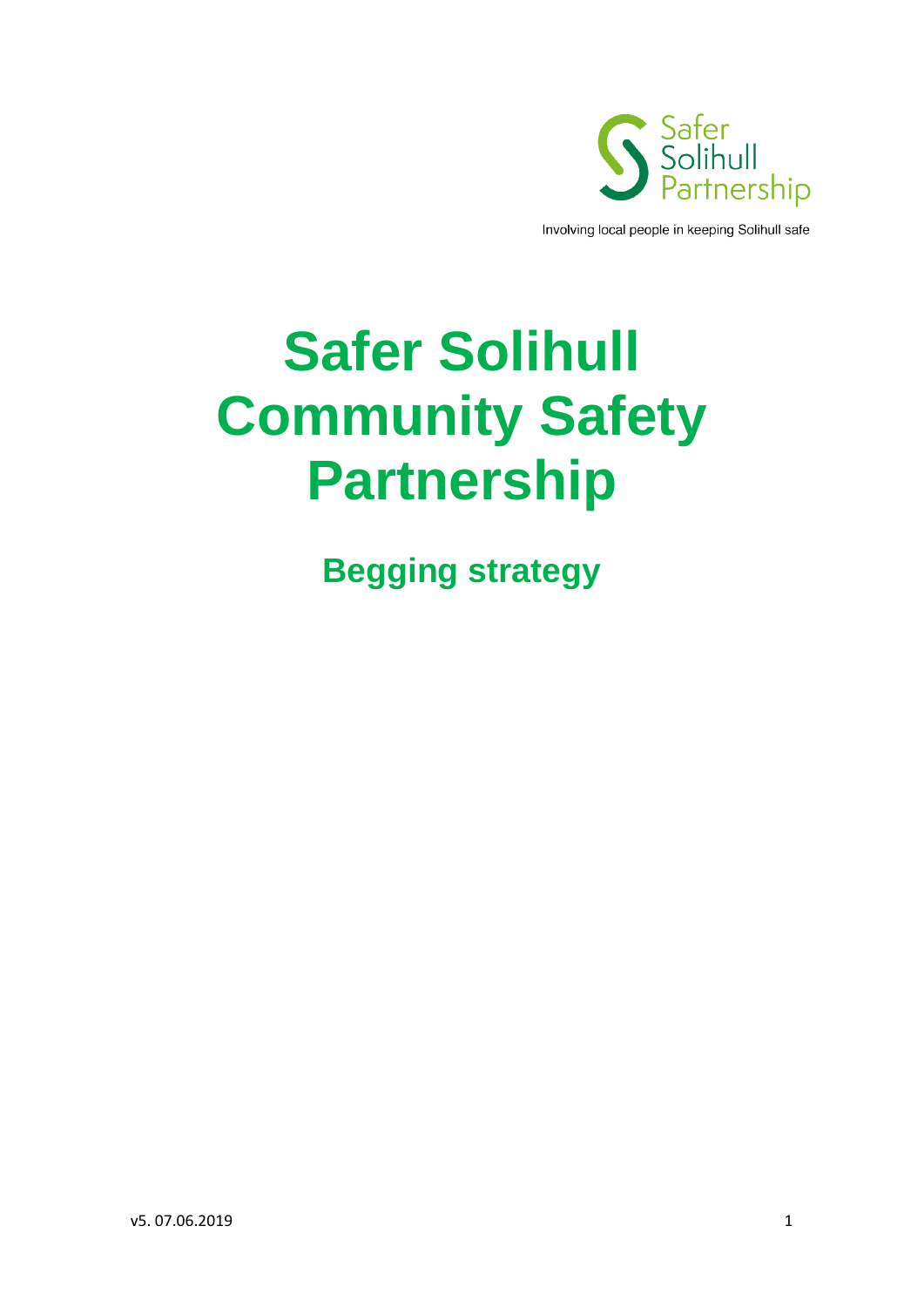**This page is intentionally blank**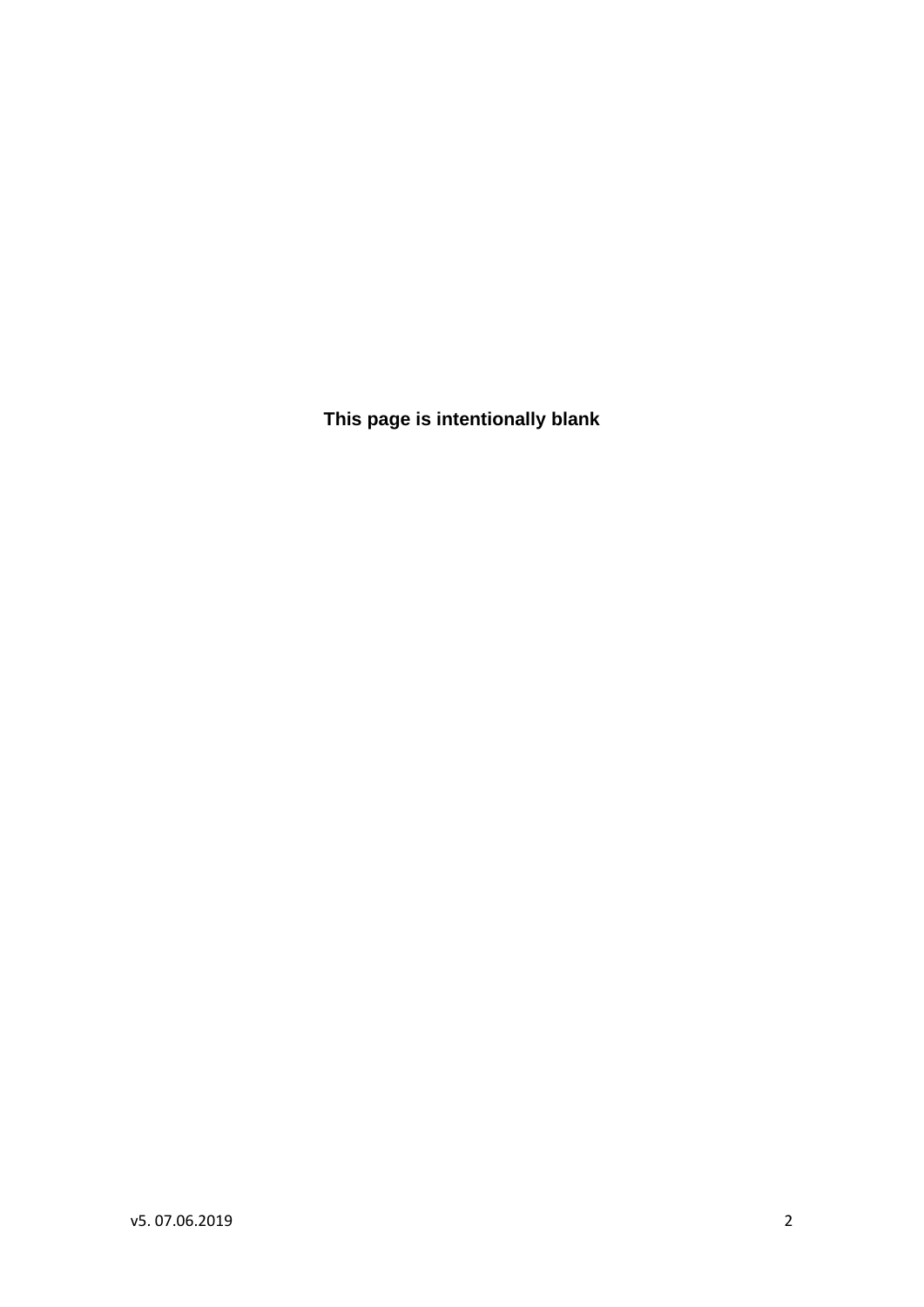# **Contents**

| 1.1 Foreword CIIr Alison Rolf, portfolio Holder<br>for Stronger Communities and Partnerships | Page 4  |
|----------------------------------------------------------------------------------------------|---------|
| 2.1 Begging in Solihull                                                                      | Page 5  |
| 3.1 Developing the Strategy                                                                  | Page 8  |
| 4.1 Delivering the Strategy<br>a. Shared Narrative<br>b. Shelter<br>c. Support<br>d. Enforce | Page 9  |
| 5.1 Governance and Accountability                                                            | Page 11 |
| <b>6.1 Measuring Success</b>                                                                 | Page 11 |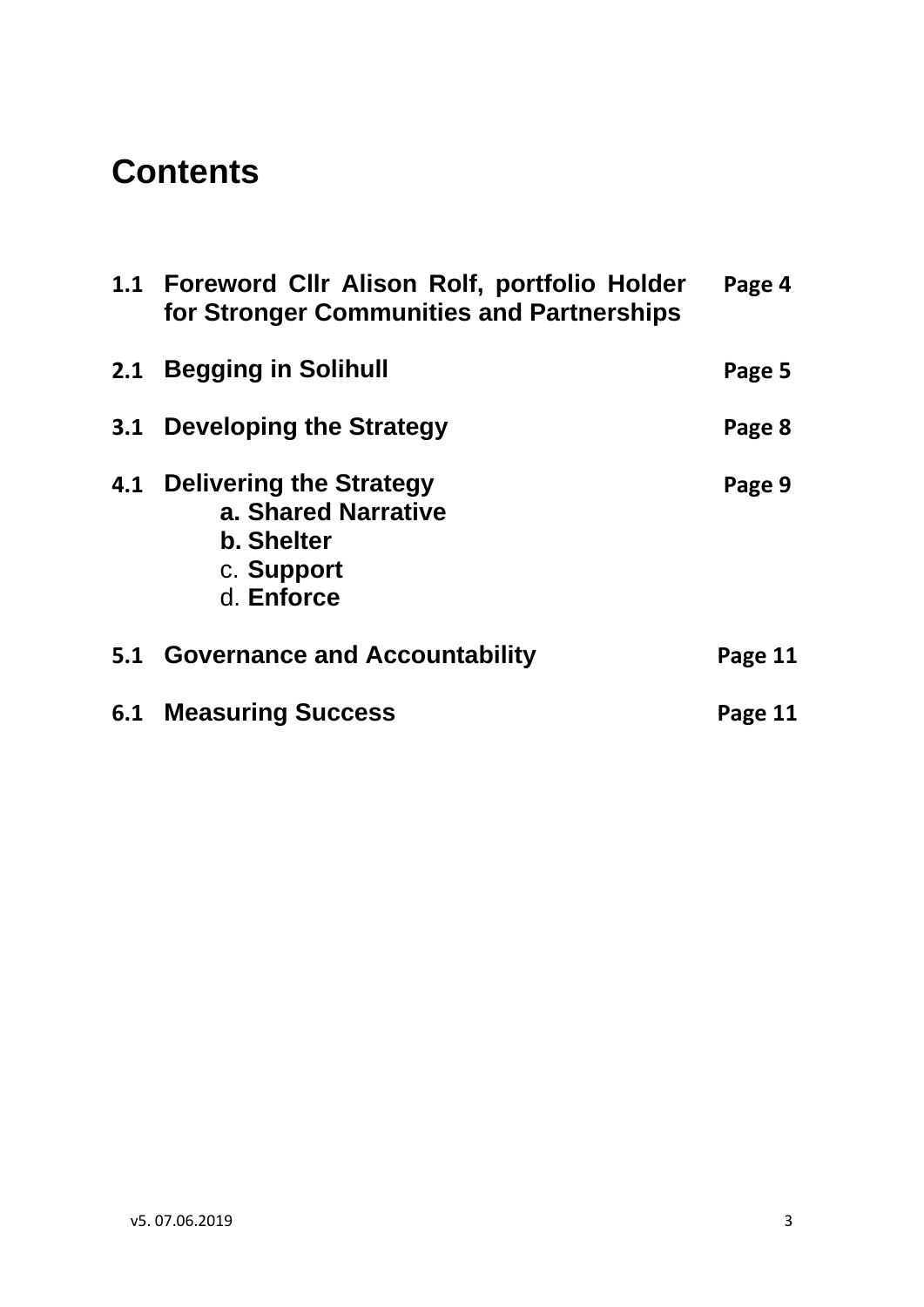## **1.1 Foreward:**

- 1.1.1 The presence of people feeling the need to beg in Solihull is a growing concern. Over the last year we have seen reported incidents increasing significantly. Appreciating that there are many complexities to this agenda we cannot be seen to tolerate behaviours that may cause alarm and distress to some people who visit, live and work in our Borough.
- 1.1.2 I am well aware of the concerns about an increasing number of people "taking advantage" of the public's good nature by presenting as homeless and in some cases trying to intimidate shoppers into handing over money. This strategy sets out our partnership approach to support vulnerable people who are in need, but also demonstrates how we will tackle nuisance and criminal behaviours within our town centres and shopping areas across the borough.
- 1.1.3 We know that focusing solely on addressing on-street begging activity will not address the underlying issues associated with begging. Therefore, it is important that if we are to achieve sustainable change within our town centres and shopping areas that we must address both the act and causes of begging.
- 1.1.4 Solihull Council and the wider partnership continue to support people into housing and accommodation and, where those have a need, provide support for drug, alcohol and wider health and wellbeing issues.
- 1.1.5 The Council continues to invest significantly in local support services, such as Solihull Integrated Addiction Services, to help homeless individuals with complex needs. This includes dedicated funding for a housing support service for vulnerable adults, tailored outreach services for those sleeping rough and a specialist housing advice service to prevent homelessness/repeat homelessness amongst those at risk of rough sleeping.
- 1.1.6 In addition, Solihull is part of the West Midlands Housing First pilot, which will enable us to test a new approach to ending homelessness for those with multiple and complex needs.
- 1.1.7 Despite our existing response to homelessness we recognise that there is more to be done. That is why the Safer Solihull Partnership has developed this strategy to support individuals that beg on our streets into tailored support services.
- 1.1.8 In addition, we are aware that our local businesses are tired of the reputational damage that persistent street begging can have on Solihull's retail and entertainment offer. That is why this strategy also sets out how we will look to improve the management of the public realm in our town centres and shopping areas to further reduce nuisance behaviours associated with those that beg i.e. , keeping areas free of rubbish, detritus and drug paraphernalia.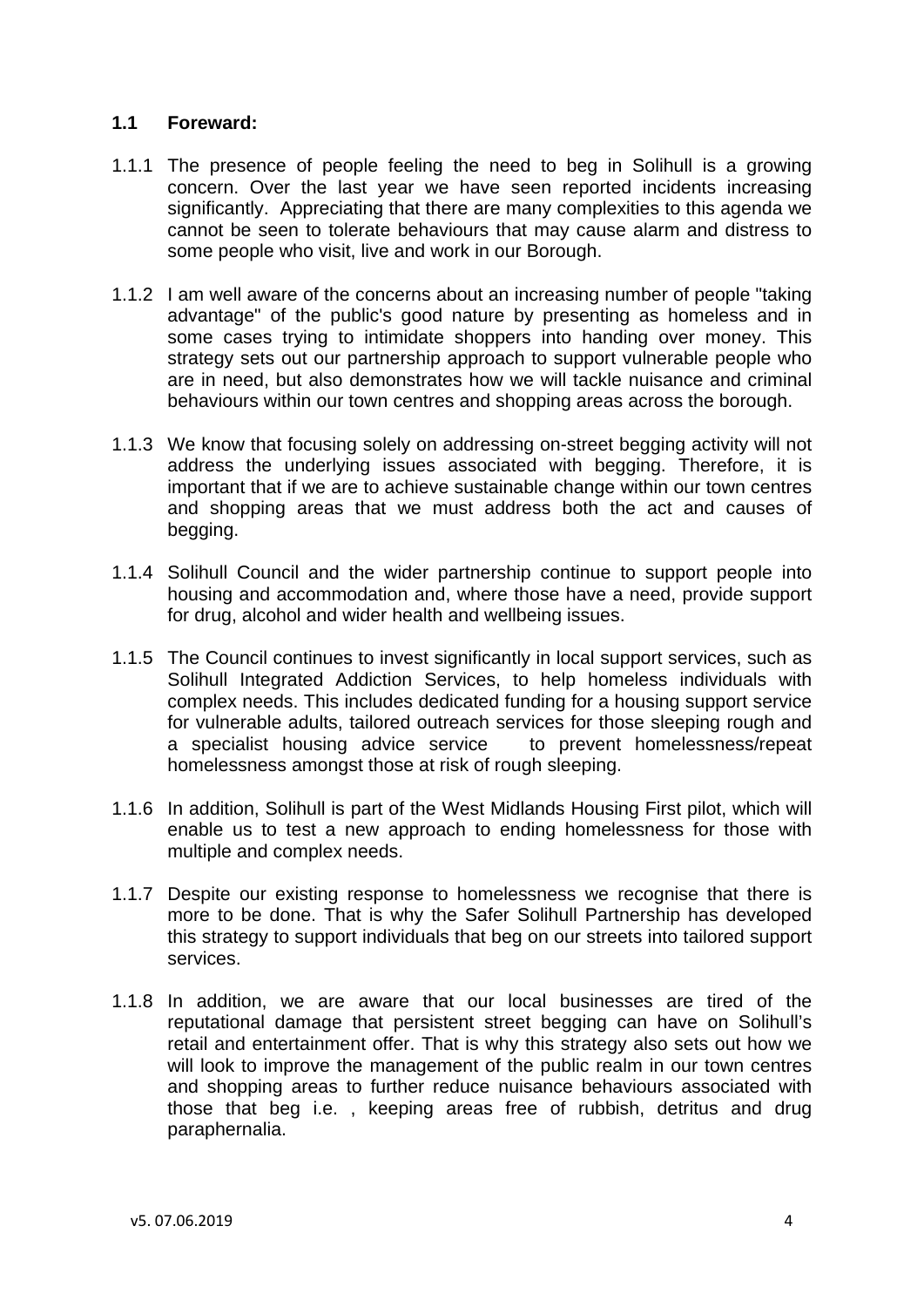1.1.9 No single agency in Solihull has all of the tools to stop begging and its associated behaviours; that is why we have published this multi-agency strategy. Solihull has a successful record of local partners working closely together. We know that by doing so, we will have the biggest positive impact on those with the most complex needs.

# **2.1 What Do We Mean By Begging?**

- 2.1.1 Begging in a public place is a criminal offence under the Vagrancy Act 1824. The maximum sentence for begging is a fine imposed by the courts at level three on the standard scale, with a maximum fine of £1000. However the courts can impose sanctions that contain positive requirements e.g., drug rehabilitation to address the underlying motivations that cause people to beg.
- 2.1.2 With specific reference to the offence of 'begging', the relevant section of the Vagrancy Act 1824 is: 'every person wandering abroad, or placing him or herself in any public place, street, highway, court, or passage, to beg or gather alms'. Whilst the legislation covers individuals that could be considered as putting themselves in 'a position to beg' (for example the common scenario of sitting on the floor with an item like a hat/bowl that members of the public could put money in), it must be borne in mind that this legislation is early nineteenth century and it would not be considered proportionate and necessary to arrest an individual for this offence without other aggravating factors and without a complainant/substantiated evidence.
- 2.1.3 It is important to note that begging can be associated with other behaviours such as rough sleeping, street drinking, substance misuse and Anti-social Behaviour. This strategy focusses on begging but acknowledges these broader issues alongside existing partnership strategies.

# **2.2 What Causes People to Beg?**

- 2.2.1 We know through intelligence, from our specialist support services, that the act of begging is a symptom of a complex set of issues based both at the individual and societal level.
- 2.2.2 Individuals that beg in Solihull may have: substance misuse issues, previous criminal convictions, mental or physical health issues or lack of purposeful activity. They may also be being actively exploited, acting fraudulently and could be sleeping rough. We know that money gained from begging in Solihull can be used as disposable income for a number of different activities, including financing a drug or alcohol addiction.
- 2.2.3 We also know that wider societal factors can also play a part in facilitating this offending behaviour. Some examples include: the rising cost of living against a backdrop of welfare reforms and austerity which has impacted on the level of financial support that public sector and non-Government services can offer those leading the most complex lifestyles.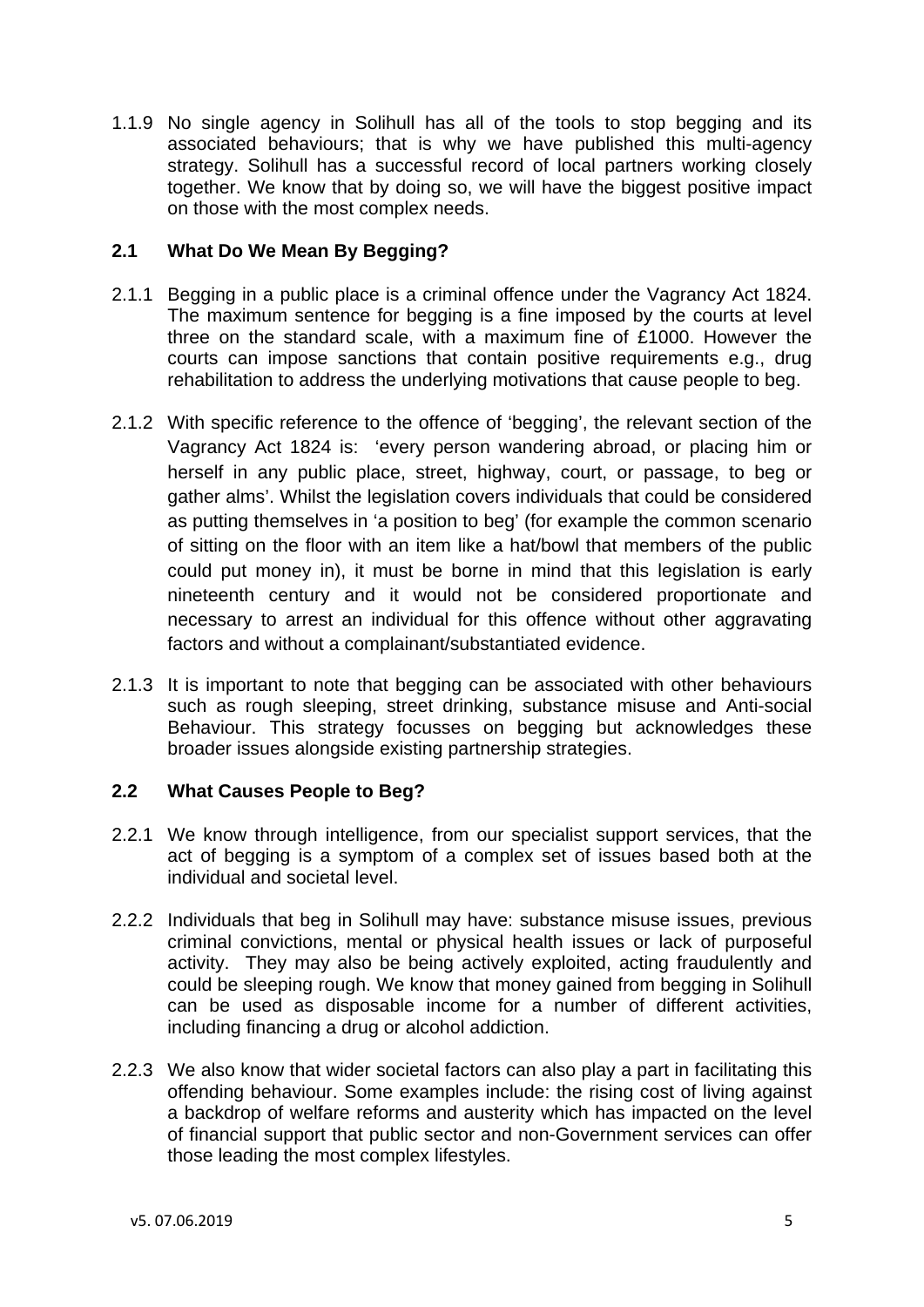# **2.3 Levels of Begging in Solihull?**

- 2.3.1 In Solihull, people's perceptions of begging as a problem in our town centres and shopping areas have increased. The Council's Place Survey for 2018 identified that 25% of the people surveyed felt that incidents of crime needed improving across Solihull.
- 2.3.2 Other results noted are that 30% felt unsafe after dark. 31% reported felt that rubbish lying around was a problem. 19% drug dealing and usage and 8% Anti-Social Behaviour related to harassment and intimidation was prevalent. All elements associated with begging behaviours.

# **2.4 Perceptions of Begging As a Problem**

2.4.1 We have seen increases in the number of calls made to the Council and other partners such as the Solihull Business Improvement District (BID) regarding begging in the borough. We note that begging is not isolated to Solihull Town Centre but also occurring at other locations across the Borough where there are high footfalls of people in and around shops and retail premises.

# **2.5 General Picture of street activity in the Borough of Solihull.**

- 2.5.1 Shirley: Average of 3 street beggars in Shirley since 2017. Castle Bromwich : Average 2 street beggars Hobs Moat : Average 1 rough sleeper Dovehouse Parade: Average 2 street beggars Birmingham International: Average 1 street beggar. Marston Green: Average 1 street beggar. Solihull BID (Business Improvement District) has been reporting those in a position to beg since January 2017.
- 2.5.2 1st January 2017 to 31st December 2017 20 reports 1<sup>st</sup> January 2018 to 31<sup>st</sup> December 2018 - 60 reports 1<sup>st</sup> Janaury 2019 to 10<sup>th</sup> April 2019 (current) 292 reports
- 2.5.3 These reports do not include reports from local businesses complaining about street begging or homelessness affecting their business.
- 2.5.4 A large number of recent reports relating to individuals begging have been linked to the use or possession of drugs.

# **2.6 Who Are the Offenders?**

2.6.1 The Solihull Integrated Addiction Services outreach service is currently monitoring around eleven individuals who are known to beg.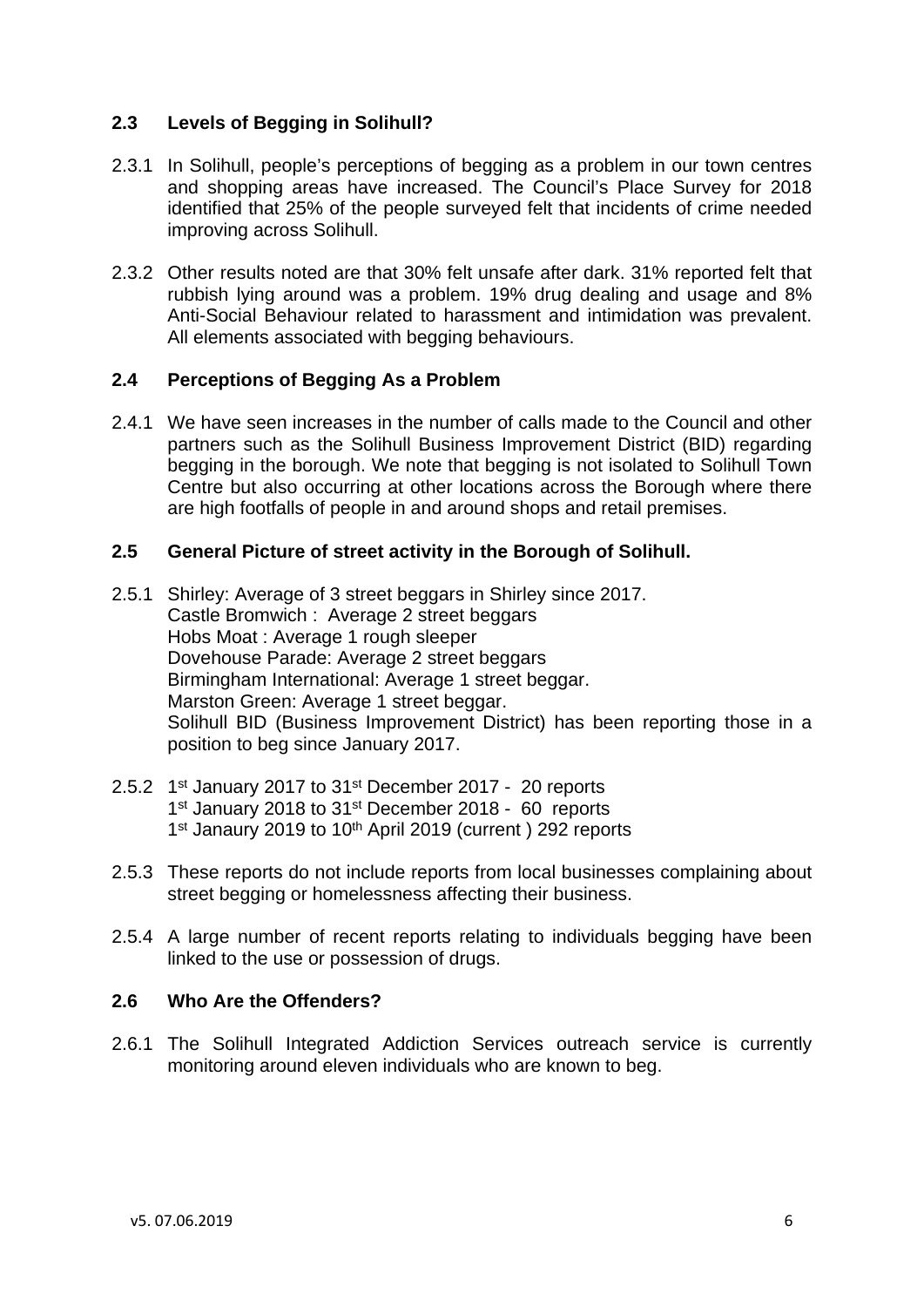# **2.7 Where Do Begging Offences Take Place?**

- 2.7.1 The levels of recorded begging are proportionately higher in Solihull town centre. The highest volume locations for begging are in areas either predominantly commercial or are major thoroughfares for residents and visitors to the borough. It is believed that by begging in these locations individuals can maximise the money they receive from the public.
- 2.7.2 It has also been noted recently that begging is not exclusive to the town centre. There have been recent reports of those that beg in the town centre being seen begging in other borough neighbourhoods.

# **2.8 What Are Local Organisations Doing to Help Those Genuinely In Need?**

- 2.8.1 The homelessness and housing advices services provided in Solihull ensure prevention, relief and support is provided to anyone who is homeless or faced with homelessness in the Borough. Solihull Community Housing provides the housing options and homelessness service, discharging the Council's statutory duties to those who are homeless or threatened with homelessness within 56 days. St. Basil's are also commissioned to provide specialist advice, prevention and relief services to young singles aged 16 -24 through the Solihull Youth Hub.
- 2.8.2 In addition the Council commissions Solihull Integrated Addiction Services (SIAS) to deliver a housing advice and assistance service to adults aged 25+ who are rough sleeping, homeless or at risk of becoming homeless. This service is structured around delivery of the Government's Rough Sleeping Strategy commitments, with action prioritised around:
	- $\bullet$  Prevention integrated working with partner agencies to identify those at risk of sleeping rough before crisis and proactive provision of housing advice, assistance and support with wider health, emotional and well-being needs to prevent homelessness and rough sleeping
	- $\bullet$  Intervention a responsive outreach service to support those who are sleeping rough to move off the streets and towards recovery and to identify new rough sleepers as quickly as possible, supporting them into accommodation and support services before they become entrenched
	- Recovery support for individuals to find and sustain stable accommodation and to meet wider support needs
- 2.8.3 This approach aims to address the causes and consequences of homelessness; both preventing rough sleeping and ensuring that those who are sleeping rough are supported off the streets. The service also positively manages the transition of these individuals into accommodation and ensures support needs are addressed to maximise the potential for tenancy sustainment.
- 2.8.4 Solihull is also part of the West Midlands Housing First pilot and through this dedicated funding stream will be implementing a new approach to ending homelessness for those with multiple and complex needs. Housing First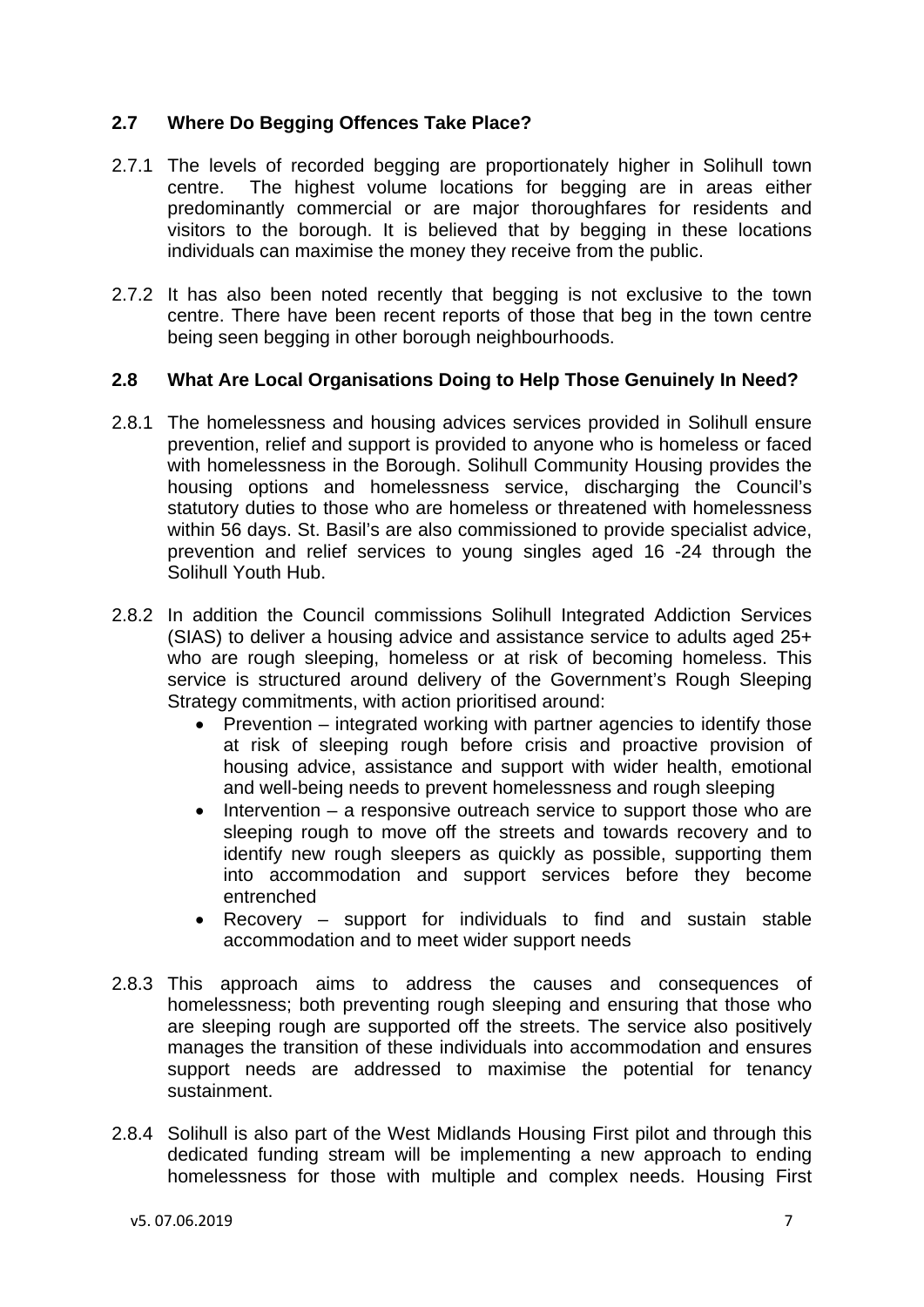focuses on quickly moving people who are rough sleeping/ at risk of rough sleeping into permanent housing. Once in accommodation additional support is provided and support workers co-ordinate all necessary partner services to respond to each individual presenting needs in order to sustain the tenancy and prevent homelessness re-occurring.

2.8.5 Up to 27 individuals will be supported during 2019/20 and 2020/21 with the tenancy support continuing as needed up to March 2023. The only requirement for involvement in the pilot is that individuals agree to take part. The learning from the pilots will influence future policy in this area and gives Solihull the opportunity to learn from a new model of commissioning housing related support which separates accommodation provision from the offer of support and encourages a flexible person-centred approach to delivery.

# **3.1 Developing the Strategy**

- 3.1.1 The initiatives in this strategy have been developed with a broad range of partners. Organisations that have contributed to the development of this strategy include:
	- Solihull Council
	- Solihull's Business Improvement District
	- Solihull Integrated Addiction Services
	- Solihull Police
	- Solihull Churches against Homelessness
	- Solihull Community Housing
	- Business and retail community

This strategy complements Solihull Council's Homelessness Prevention Strategy, Rough Sleeping protocol, Solihull's Severe Weather Plan, Solihull's Health and Wellbeing Strategy and follows closely the wider programme of activity concerning those behaviours associated with begging.

These documents can be found following the attached Links – when publicly available:

Homelessness strategy:

[https://www.google.com/url?client=internal-uds-](https://www.google.com/url?client=internal-uds-cse&cx=001270148294147426243:x-utqplidho&q=http://www.solihull.gov.uk/Portals/0/StrategiesPlansPolicies/Housing/Homelessness/HomelessnessStrategy.pdf&sa=U&ved=2ahUKEwiN9-PB-JfiAhWCyoUKHbS8CY8QFjABegQIDxAB&usg=AOvVaw1YrcKbzcFOsnbWmy8n7VYO)

[cse&cx=001270148294147426243:x-](https://www.google.com/url?client=internal-uds-cse&cx=001270148294147426243:x-utqplidho&q=http://www.solihull.gov.uk/Portals/0/StrategiesPlansPolicies/Housing/Homelessness/HomelessnessStrategy.pdf&sa=U&ved=2ahUKEwiN9-PB-JfiAhWCyoUKHbS8CY8QFjABegQIDxAB&usg=AOvVaw1YrcKbzcFOsnbWmy8n7VYO)

[utqplidho&q=http://www.solihull.gov.uk/Portals/0/StrategiesPlansPolicies/Housing/Ho](https://www.google.com/url?client=internal-uds-cse&cx=001270148294147426243:x-utqplidho&q=http://www.solihull.gov.uk/Portals/0/StrategiesPlansPolicies/Housing/Homelessness/HomelessnessStrategy.pdf&sa=U&ved=2ahUKEwiN9-PB-JfiAhWCyoUKHbS8CY8QFjABegQIDxAB&usg=AOvVaw1YrcKbzcFOsnbWmy8n7VYO) [melessness/HomelessnessStrategy.pdf&sa=U&ved=2ahUKEwiN9-PB-](https://www.google.com/url?client=internal-uds-cse&cx=001270148294147426243:x-utqplidho&q=http://www.solihull.gov.uk/Portals/0/StrategiesPlansPolicies/Housing/Homelessness/HomelessnessStrategy.pdf&sa=U&ved=2ahUKEwiN9-PB-JfiAhWCyoUKHbS8CY8QFjABegQIDxAB&usg=AOvVaw1YrcKbzcFOsnbWmy8n7VYO)

[JfiAhWCyoUKHbS8CY8QFjABegQIDxAB&usg=AOvVaw1YrcKbzcFOsnbWmy8n7V](https://www.google.com/url?client=internal-uds-cse&cx=001270148294147426243:x-utqplidho&q=http://www.solihull.gov.uk/Portals/0/StrategiesPlansPolicies/Housing/Homelessness/HomelessnessStrategy.pdf&sa=U&ved=2ahUKEwiN9-PB-JfiAhWCyoUKHbS8CY8QFjABegQIDxAB&usg=AOvVaw1YrcKbzcFOsnbWmy8n7VYO) [YO](https://www.google.com/url?client=internal-uds-cse&cx=001270148294147426243:x-utqplidho&q=http://www.solihull.gov.uk/Portals/0/StrategiesPlansPolicies/Housing/Homelessness/HomelessnessStrategy.pdf&sa=U&ved=2ahUKEwiN9-PB-JfiAhWCyoUKHbS8CY8QFjABegQIDxAB&usg=AOvVaw1YrcKbzcFOsnbWmy8n7VYO)

Rough Sleeping: <http://www.solihull.gov.uk/Resident/housing/roughsleeping>

Severe Weather Plan: <http://www.solihull.gov.uk/emergencyplan>

Health and Wellbeing Board: <https://socialsolihull.org.uk/healthandwellbeing/>

v5. 07.06.2019 8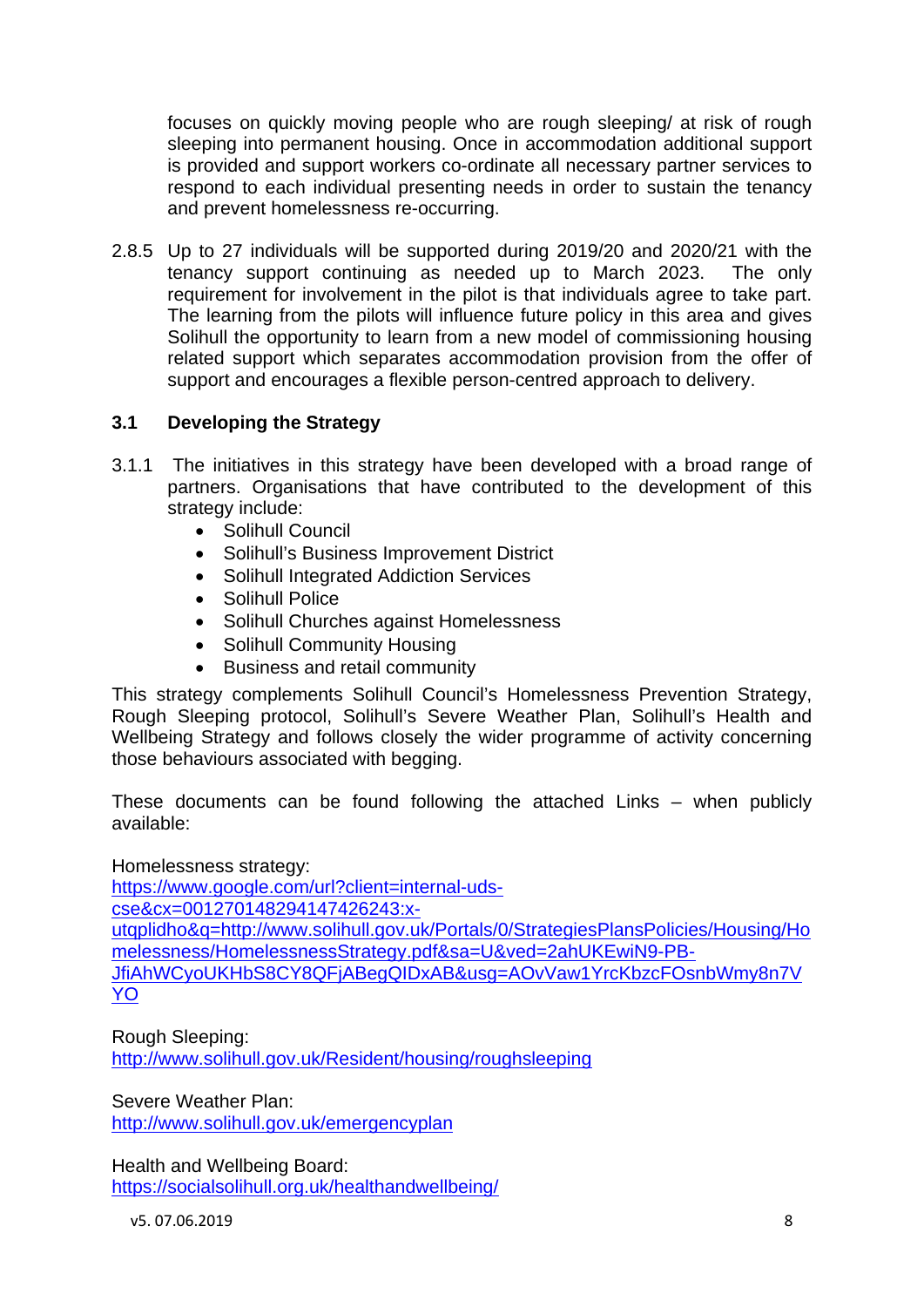# **4.1 Delivering the Strategy**

# **4.1.1 Vision**

4.1.2 "To improve the quality of the borough environment and experiences for residents, visitors and businesses through the effective management of begging".

# **4.2 Core Values**

The vision will be underpinned by four core values:

- a. **A shared narrative** Advice and information for our communities on how they can help and support those in need through appropriate agencies and support services.
- b. **Shelter** Everyone is offered support to find suitable accommodation;
- c. **Support** A flexible, bespoke and outcome focussed housing advice and outreach service is provided to support individuals to address wider support needs. Partnerships will be in place to ensure that rough sleepers have rapid access to alcohol, drugs and health and wellbeing services to meet needs and to encourage a lifestyle change
- d. **Enforce** Prevent begging and change behaviours. Where individuals do not engage and if it is legal, proportionate and necessary to do so we will utilise civil and criminal justice options to reduce offending and promote positive intervention to reduce associated behaviour.

# **4.3 Key Actions**

# **a. Shared Narrative.**

4.3.1 Provide information to the public on ways in which they can help and support those that are homeless and have support needs to enable them to turn their lives around and get off the streets.

# **b. Shelter**

- 4.3.2 Everyone with a local connection to Solihull will be offered support to find and access suitable accommodation to meet their needs and those without will be offered support and reconnection to their area of origin;
- 4.3.3 The Council will deliver its Severe Weather Emergency Protocol (SWEP) to ensure additional support is in place and accommodation options are available during the winter months ( and in other periods of severe weather e.g. heat waves) ;
- 4.3.4 The Council will continue to invest in services that prevent and relieve all homelessness and provide appropriate assessment advice, specialist support and access to accommodation to prevent rough sleeping and ;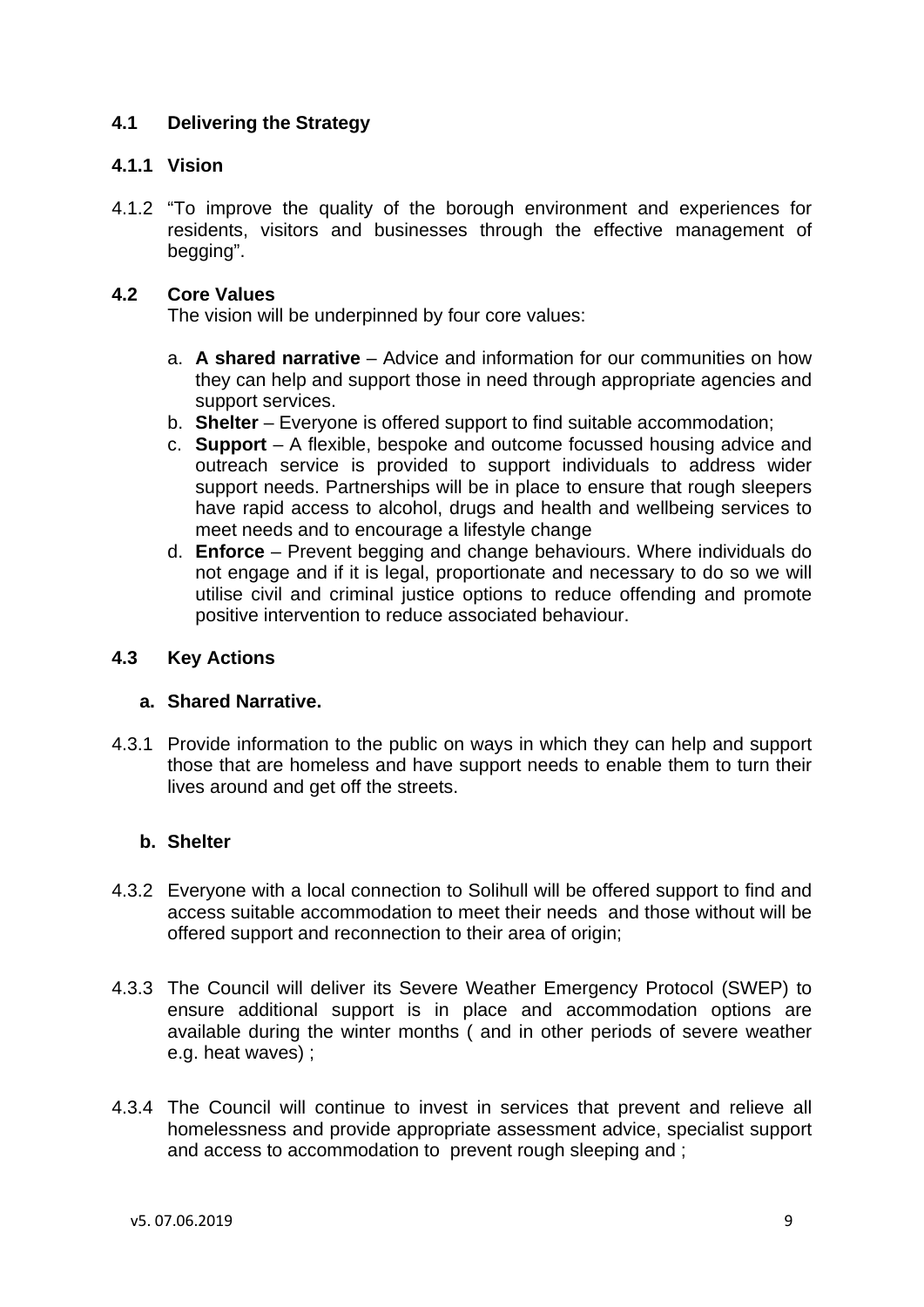4.3.5 The Council will continue to deliver a housing strategy that aims to increase the availability of suitable and affordable accommodation.

# **c. Support**

- 4.3.6 The Council will support Solihull Community Housing, St. Basil's and Solihull Integrated Addiction Services to develop clear customer pathways to support those who are homeless or threatened with homelessness, ensuring that joint arrangements for information, advice, assistance and referral between partner agencies are simple and effective and that targeted support is provided where it is most needed
- 4.3.7 Solihull Police will look to share information with partners, including the Council, as to those drugs tested on arrest.
- 4.3.8 The Probation services Community Rehabilitation Company will continue to provide a tailored package of support for low-to-medium risk offenders subject to statutory supervision to include referral to housing and welfare service, 1-1 tailored intervention and supporting pathways in partner services;
- 4.3.9 Raise further money for our local charities through a refreshed 'alternative giving' communications campaign, to include easier methods for members of the public to donate;
- 4.3.10 Closer partnerships will be encouraged between locally commissioned services and housing providers to ensure residents have access to the right support and treatment;

# **d. Enforce**

- 4.3.11 Criminal enforcement by the Police will be considered where a criminal offence has been committed and there is evidence to substantiate it and a complainant, and where it is proportionate and necessary. The Police will not arrest individuals that are simply 'in a position to beg'.
- 4.3.12 Where there are reports in relation to individuals that do not meet the threshold for an individual criminal offence, consideration will be had for civil enforcement - decision to be taken within the Partnership's 'Harm Reduction & Vulnerable Victims' Forum based upon the circumstances of each case.
- 4.3.13 Solihull Police and/or the Anti-Social Behaviour service will nominate a subject matter expert who will have responsibility for engagement with partners and the gathering assessing and sharing of information.
- 4.3.14 Solihull Police and/or the Anti-Social Behaviour service will investigate and develop intelligence received from its partners agencies and communities to assess what appropriate and proportionate action can be taken.